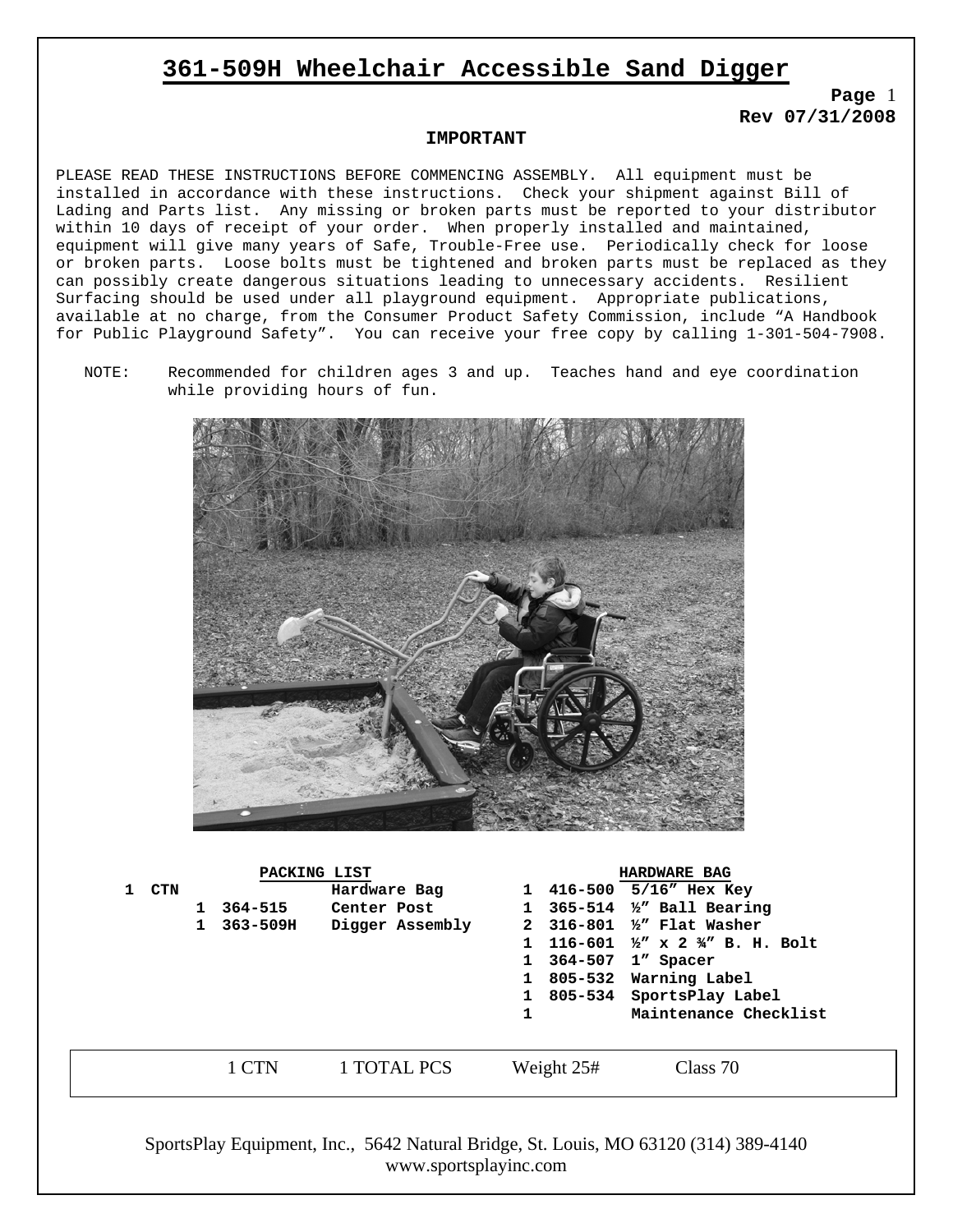## **361-509H Wheelchair Accessible Sand Digger**

**Page** 2 **Rev 07/31/2008** 

#### **GENERAL FOOTING RECOMMENDATIONS:**

Detail: Detail:



Permanent Installation and Suggested Bracing Method



#### **USE AREA:**

6-FOOT DIAMETER CIRCLE

#### **GENERAL MAINTENANCE INSTRUCTIONS:**

Check product periodically for loose bolts, and damaged or broken parts. Tighten and/or replace immediately. Replace any parts that show a reduction of 25% or more from their original size. Check product periodically for structural integrity. If any defects are found discontinue use and contact your distributor.

#### **ASSEMBLY AND INSTALLATION:**

- **NOTE: All threaded ends of bolts protruding beyond nuts must be cut off and/or peened to eliminate sharp edges. No more than two threads should extend beyond face of nut. All washers, "T" nuts and other fastener hardware used on round pipe or tubing must be hammered down to conform to the curved underlying surface to eliminate catch points. DO NOT tighten nuts more than hand-tight until entire assembly is completed.**
- STEP #1: Dig a 12" diameter footing hole at a depth that will place the top of the post 12" above the level of the sand.
- STEP #2: Place support post into the center of the footing. Pour concrete and plumb and level the post.
- STEP #3: Let Concrete Set for 72 Hours.
- STEP  $#4$ : Place the Digger over the post, placing  $\frac{1}{2}$ " washer on top of the post then slide the digger over the post. Lift the digger up enough to place the ½" ball bearing between the digger and the top of the post. Make sure the ball bearing doesn't fall in the hole for the bolt. Now take a  $\frac{1}{2}$ " washer, a  $\frac{1}{2}$ " x 2 ¾" button head bolt, the 1" spacer and the 5/16" hex key from the hardware bag. (There should be a small space between the ½" washer and the top of the sand digger to allow the digger to rotate.)

SportsPlay Equipment, Inc., 5642 Natural Bridge, St. Louis, MO 63120 (314) 389-4140 www.sportsplayinc.com